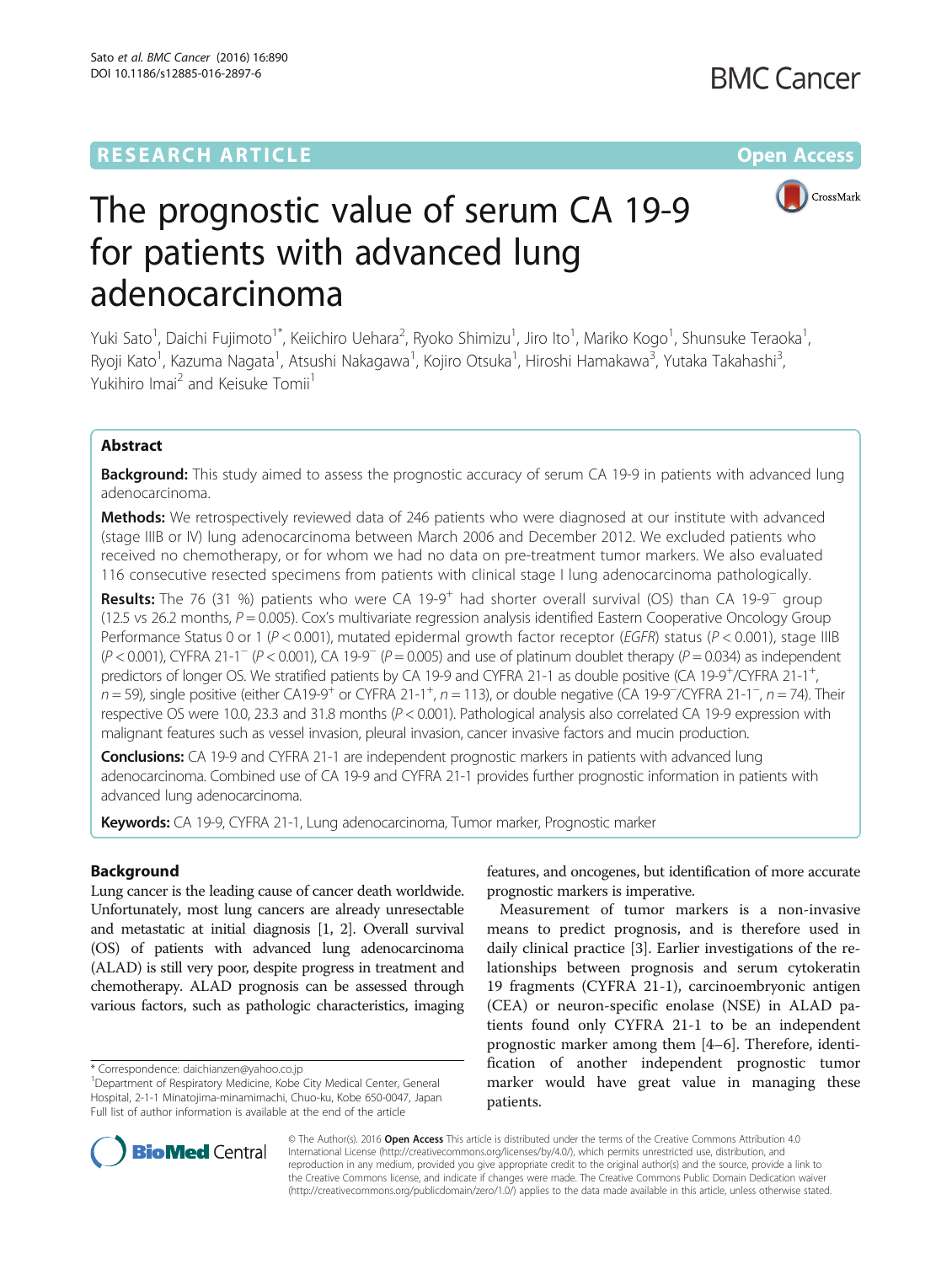Carbohydrate antigen 19-9 (CA 19-9) is a tumorassociated antigen originally isolated from a human colorectal cancer cell line in 1979 by Koprowski [\[7](#page-8-0)]. Since development of radioimmunometric assays, CA 19-9 has been used to monitor various cancer types, and is used as a prognostic marker in pancreatic, colon, and stomach adenocarcinoma [\[8](#page-8-0)–[15\]](#page-8-0).

Although patients with ALAD who show extremely high serum levels of CA 19-9 are reportedly have poor prognoses, the relationship between serum CA 19-9 and prognosis in lung adenocarcinoma has not been studied yet [[16](#page-8-0), [17](#page-8-0)]. We hypothesized that CA 19-9 is a prognostic marker for ALAD patients.

The purpose of this study was to investigate the clinical utility of CA 19-9 as a prognostic marker in ALAD patients, and to improve its prognostic accuracy.

#### Methods

#### Study subjects

We retrospectively analyzed 433 patients diagnosed advanced (stage IIIB or IV) lung adenocarcinoma at Kobe City Medical Center General Hospital between March 2006 and December 2012. We excluded patients who received no chemotherapy  $(n = 71)$ , or for whom no data on tumor markers (CEA, CYFRA 21-1 and CA 19-9) before receiving chemotherapy was available  $(n = 116)$ . Patients who reported never having smoked were defined as never-smokers, those who had smoked within 1 year of the diagnosis were categorized as current smokers, and the rest were considered to be former smokers. All patients were classified by clinical stage according to the 7th edition TNM (tumor, node, metastasis) classification [[18](#page-8-0)]. OS was measured from the diagnosis of lung cancer until death from any cause or the end of the follow-up. We isolated tumor DNA from various specimens and analyzed epidermal growth factor receptor gene (EGFR) mutation status at exons 18–21, using the peptide nucleic acid-locked nucleic acid PCR clamp methods, as described previously [\[19\]](#page-8-0). We retrospectively analyzed the presence of intestinal pneumonia, non-tuberculous mycobacteriosis (NTM) infection, bronchiectasis, and diffuse panbronchiolitis by reviewing patients' charts and radiological records.

#### Determination of tumor markers concentration

Serum samples were obtained to determine tumor markers CEA, CYFRA 21-1 and CA 19-9 as a part of routine evaluations within 28 days before starting chemotherapy. The concentration of each tumor makers was measured using LumiPulse Presto kit (Fujirebio Inc., Tokyo, Japan). It utilizes the chemiluminescent enzyme immunoassay (CLEIA) principle and is a fully automated assay [\[20\]](#page-8-0). The CLEIA method uses 1.6 ng/mL as the upper limit of normal (ULN) serum CYFRA 21-1 level in healthy individuals [\[21](#page-8-0)]. For this study, we set the cutoff value for CYFRA 21-1 at 2.2 ng/mL, which was used in a previous study that showed the prognostic impact of CYFRA 21-1 in patients with ALAD, and is the mean value for healthy subjects +3 SD (standard deviation) [\[4](#page-8-0)]. The cutoff values for serum CEA and CA 19-9 were set at 5.0 ng/mL and 37.0 U/mL, which are their respective ULNs [\[22, 23](#page-8-0)]. This testing was performed at the Department of Laboratory Medicine at our hospital.

#### Pathological analysis

Additionally, we retrospectively analyzed post-operative specimens from patients with clinical stage I lung adenocarcinoma who underwent surgery at our hospital between January 2008 and May 2010. We evaluated the presence of vessel invasion, pleural invasion, lymph node metastasis and postoperative pathological stage. The presence of mucin was also assessed using diastase-resistant periodic acid Schiff (D-PAS) staining in all samples with 5 % increments (Fig. [1a, b\)](#page-2-0) [\[24, 25](#page-8-0)]. We tested CA 19-9 expression, immunohistochemically (IHC), using the 116-NS-19-9 antibody (Covance Inc., Princeton, USA). We applied the expression score, which was described previously [[26](#page-8-0)–[28](#page-8-0)]. Percentages of CA 19-9<sup>+</sup> tumor cells (proportion score) was scored as 0: none  $(0, %); 1: 1-10, %; 2:$ 11–30 %; 3: 31–50 %; 4: 51–70 %; and 5: 71–100 % of each tumor sample. The intensity of staining (intensity score) was scored as 0: no staining; 1: weak staining; 2: moderate staining; and 3: strong staining in >10 % of cancer cells (Fig.  $1c-f$ ). The proportion score and intensity score were added to yield a total expression score of 0–8; samples that scored  $\geq$  3 were defined as CA 19-9<sup>+</sup>. We defined cases with at least one of the pathologic invasive factors—vessel invasion, pleural invasion, or lymph node metastasis—as positive for cancer invasive factors [\[29\]](#page-8-0). All pathological analyses were evaluated by two experienced pathologists who were unaware of the patients' conditions.

#### Statistical analysis

Continuous variables were analyzed using Student's t-test. Dichotomous variables were analyzed using Fisher's exact test. Correlations between CA 19-9 levels and CYFRA 21-1 levels were assessed using Spearman's rank-based correlation test. The Kaplan − Meier method was used to estimate survival outcomes; groups were compared using the log-rank test. Cox's proportional hazard models were fitted to determine associations between patient characteristics and survival outcomes. A multivariate Cox proportional hazard model was developed on all clinically important factors (age, sex, smoking status, ECOG PS, EGFR status, stage, positivity of serum CEA, CYFRA 21-1 and CA 19-9, and platinum doublet therapy administration). The results are expressed as hazard ratios (HRs) with 95 % confidence intervals (CI). All tests were two-tailed. A value of  $P < 0.05$ was considered to indicate significance. We conducted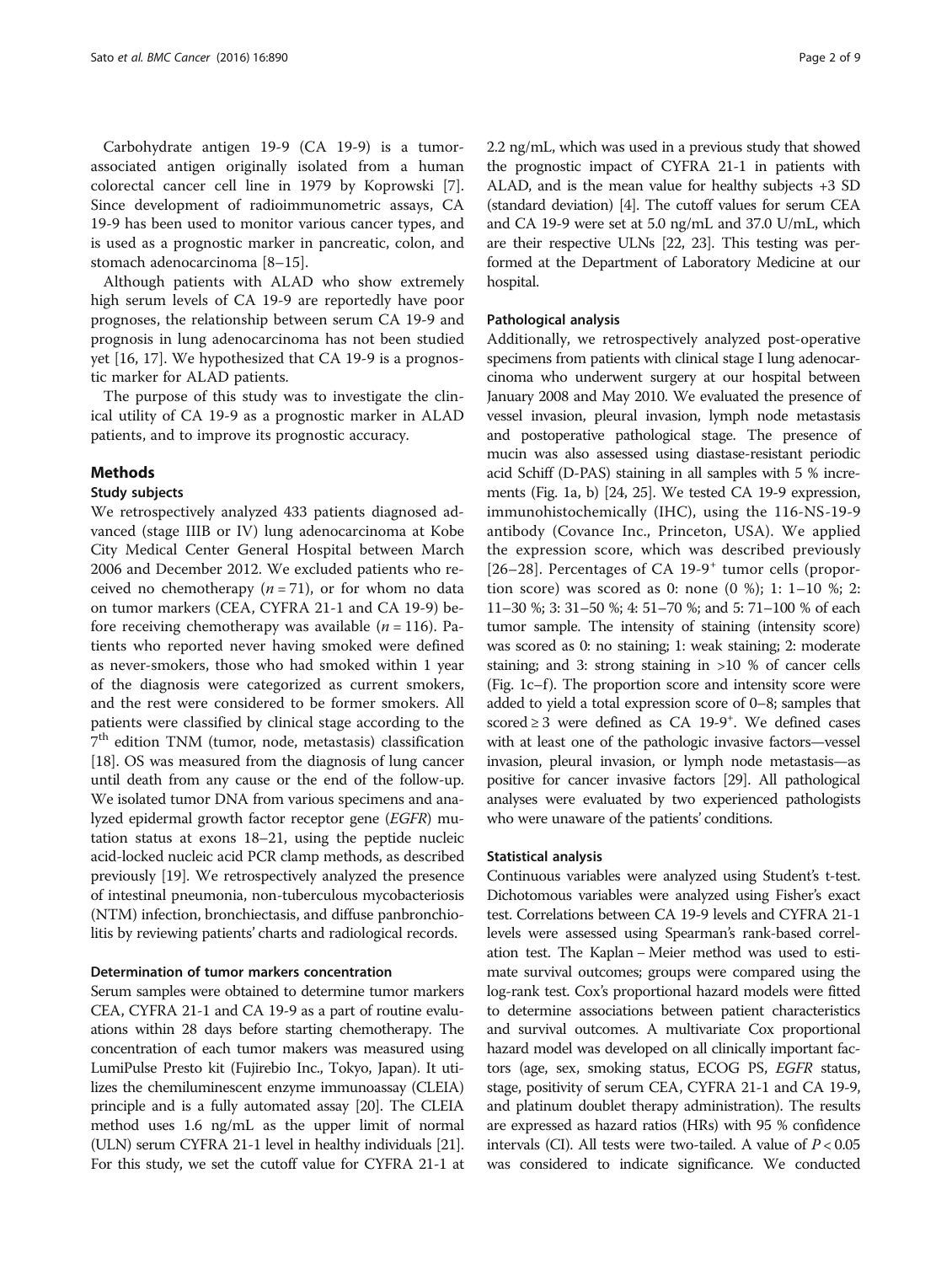<span id="page-2-0"></span>

e: intensity 2; and  $f$ : intensity 3 ( $\times$ 400)

statistical analyses on JMP software  $(11<sup>th</sup>$  version; SAS Institute, Cary, NC, USA).

#### Results

#### Patient characteristics

We included 246 patients with ALAD in the study (Fig. 2). Patient characteristics and comparison of clinical profiles of CA 19-9<sup>+</sup> and CA 19-9<sup>-</sup> patients are shown in Table [1](#page-3-0). Their median age was 67 years (interquartile range, 61–75 years); 184 (75 %) patients had Eastern Cooperative Oncology Group Performance Status (ECOG PS) of 0 or 1; and 26 (11 %) patients had stage IIIB disease. Of the 246 patients, 100 (41 %) had EGFR mutations in their specimens, and 22 (9 %) had chronic lung inflammatory diseases

(16 with interstitial pneumonia, 3 with NTM infection, and 3 with bronchiectasis). We found 163 (66 %) were CEA+  $($ >5.0 ng/ml), 155 (63 %) were CYFRA 21-1<sup>+</sup> (>2.2 ng/ml) and 76 (31 %) were CA 19-9+ (>37.0 U/mL). Chemotherapy regimens of patients who did not receive platinum doublet therapy were tyrosine kinase inhibitors:  $n = 34$ ; pemetrexed:  $n = 18$ ; TS-1:  $n = 6$ ; paclitaxel:  $n = 5$ ; vinorelbine:  $n = 4$ ; gemcitabine:  $n = 4$ ; docetaxel:  $n = 3$ ; and gemcitabine/ vinorel bine therapy:  $n = 2$ .

Comparison of clinical profiles of CA 19-9<sup>−</sup> and CA 19-9<sup>+</sup> patients showed the CA 19-9<sup>−</sup> group included a significantly higher percentage of patients with ECOG PS 0 or 1 status ( $P < 0.001$ ), serum CYFRA 21-1<sup>-</sup> ( $P = 0.002$ ), and platinum doublet therapy administration  $(P = 0.007)$ . *EGFR* 

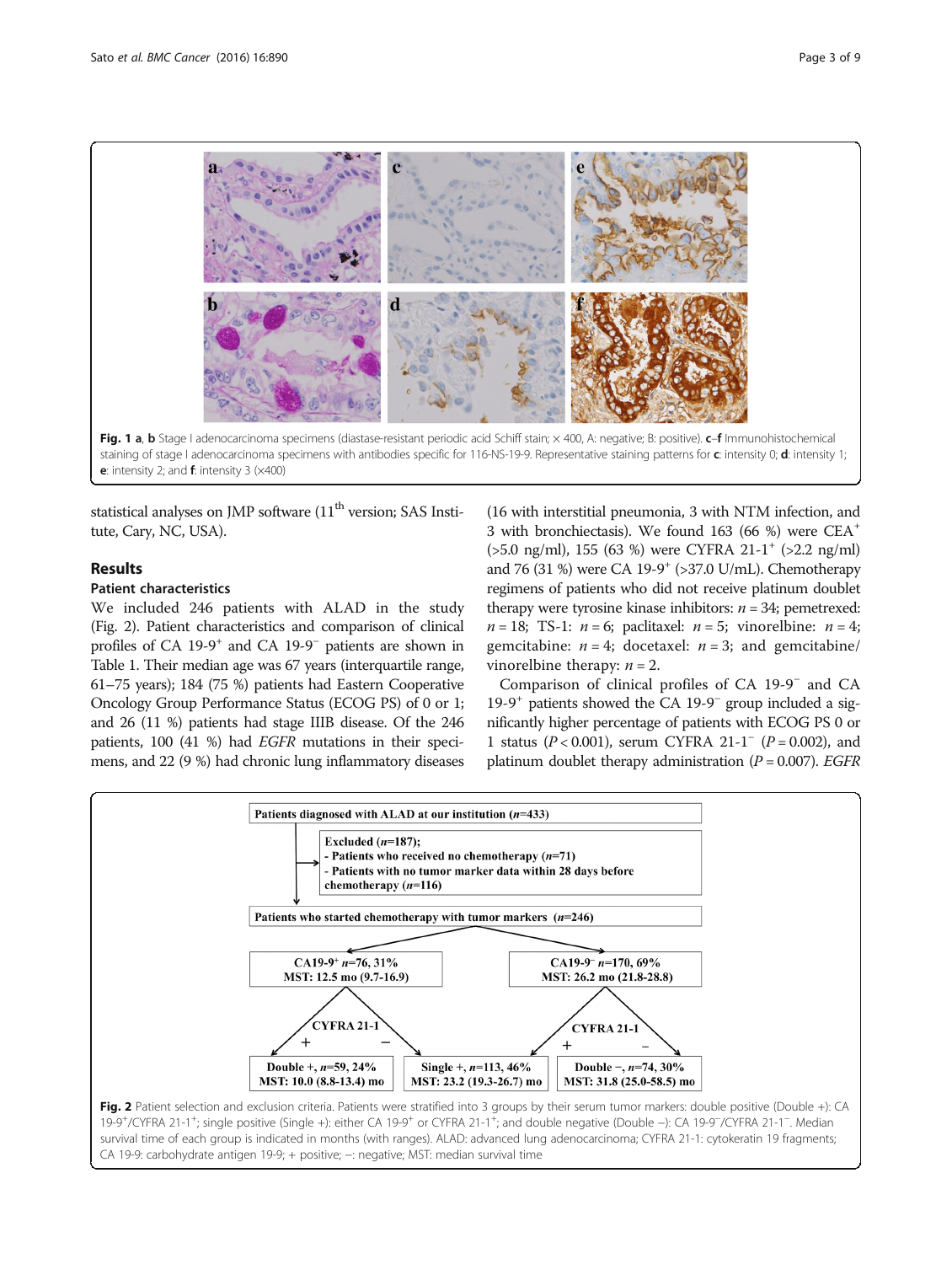| Patient characteristics   | Total $n$ (%) $(n = 246)$ | CA 19-9 positive $n$ (%) ( $n = 76$ ) | CA 19-9 negative $n$ (%) ( $n = 170$ ) | $\boldsymbol{P}$ |
|---------------------------|---------------------------|---------------------------------------|----------------------------------------|------------------|
| Age (years)               |                           |                                       |                                        |                  |
| SD                        | 10.4                      | 10.7                                  | 10.2                                   | 0.160            |
| Mean                      | 67.1                      | 68.5                                  | 66.5                                   |                  |
| Sex                       |                           |                                       |                                        |                  |
| Male                      | 154 (63)                  | 47 (62)                               | 107 (63)                               | 0.887            |
| Female                    | 92 (37)                   | 29 (38)                               | 63 (37)                                |                  |
| Smoking status            |                           |                                       |                                        |                  |
| Never                     | 101(41)                   | 29 (38)                               | 72 (42)                                | 0.577            |
| Current or former         | 145 (59)                  | 47 (62)                               | 98 (58)                                |                  |
| ECOG PS                   |                           |                                       |                                        |                  |
| $0$ or $1$                | 184 (75)                  | 46 (61)                               | 138 (81)                               | < 0.001          |
| $2 - 4$                   | 62 (25)                   | 30 (39)                               | 32 (19)                                |                  |
| Stage                     |                           |                                       |                                        |                  |
| IIIB                      | 26 (11)                   | 6(8)                                  | 20 (12)                                | 0.501            |
| $\mathsf{I}\mathsf{V}$    | 220 (89)                  | 70 (92)                               | 150 (88)                               |                  |
| <b>EGFR</b> status        |                           |                                       |                                        |                  |
| Mutated                   | 100(41)                   | 30 (39)                               | 70 (41)                                | $0.888*$         |
| Exon 19 deletion          | 45 (18)                   | 16(21)                                | 29 (17)                                |                  |
| Exon 21 point mutation    | 48 (20)                   | 11(14)                                | 37 (22)                                |                  |
| Others                    | 7(3)                      | 3(4)                                  | 4(2)                                   |                  |
| WT or uninvestigated      | 146 (59)                  | 46 (61)                               | 100 (59)                               |                  |
| Inflammatory lung disease |                           |                                       |                                        |                  |
| Present                   | 22 (9)                    | 10(13)                                | 12(7)                                  | 0.147            |
| Absent                    | 224 (91)                  | 66 (87)                               | 158 (93)                               |                  |
| Serum CEA                 |                           |                                       |                                        |                  |
| Positive                  | 163 (66)                  | 53 (70)                               | 110 (65)                               | 0.469            |
| Negative                  | 83 (34)                   | 23 (30)                               | 60 (35)                                |                  |
| Serum CYFRA 21-1          |                           |                                       |                                        |                  |
| Positive                  | 155 (63)                  | 59 (78)                               | 96 (56)                                | 0.002            |
| Negative                  | 91 (37)                   | 17(22)                                | 74 (44)                                |                  |
| Chemotherapy              |                           |                                       |                                        |                  |
| Platinum doublet          | 170 (69)                  | 43 (57)                               | 127(75)                                | 0.007            |
| Others                    | 76 (31)                   | 33 (43)                               | 43 (25)                                |                  |

<span id="page-3-0"></span>Table 1 Characteristics and differences by serum CA 19-9 levels in patients with advanced-stage lung adenocarcinoma

CA 19-9 carbohydrate antigen 19-9, CEA carcinoembryonic antigen, CYFRA 21-1 cytokeratin 19 fragments, ECOG PS Eastern Cooperative Oncology Group Performance Status, EGFR epidermal growth factor receptor gene, SD standard deviation, WT wild-type

\*Comparison between patients with mutated EGFR and those with WT or uninvestigated EGFR

status ( $P = 0.888$ ) and presence of inflammatory lung disease  $(P = 0.147)$  did not statistically differ between the two groups.

Clinical profiles of CYFRA 21-1<sup>−</sup> and CYFRA 21-1<sup>+</sup> patients are compared in (Additional file [1:](#page-7-0) Table S1). The CYFRA 21-1<sup>−</sup> group had a significantly higher percentage of patients with ECOG PS 0 or 1 status  $(P = 0.002)$ , inflammatory lung disease ( $P = 0.020$ ), serum CA 19-9<sup>-</sup>  $(P = 0.002)$ , and platinum doublet therapy administration  $(P = 0.046)$ . *EGFR* status  $(P = 0.502)$  did not statistically differ between the two groups.

Test of correlation between CA 19-9 levels and CYFRA 21-1 levels showed no significant relationship between these tumor markers  $(r = 0.006)$ . The scatter plot is shown in (Additional file [2](#page-7-0): Figure S1).

#### Survival analysis according to the tumor markers

The OS of patients included in this study was 21.4 months (interquartile range, 18.9 − 25.0 months; Table [2\)](#page-4-0). Overall survival curves of CA 19-9<sup>+</sup> and CA 19-9<sup>−</sup> patients are shown in Fig. [3a.](#page-5-0) The OS of serum CA 19-9<sup>+</sup> patients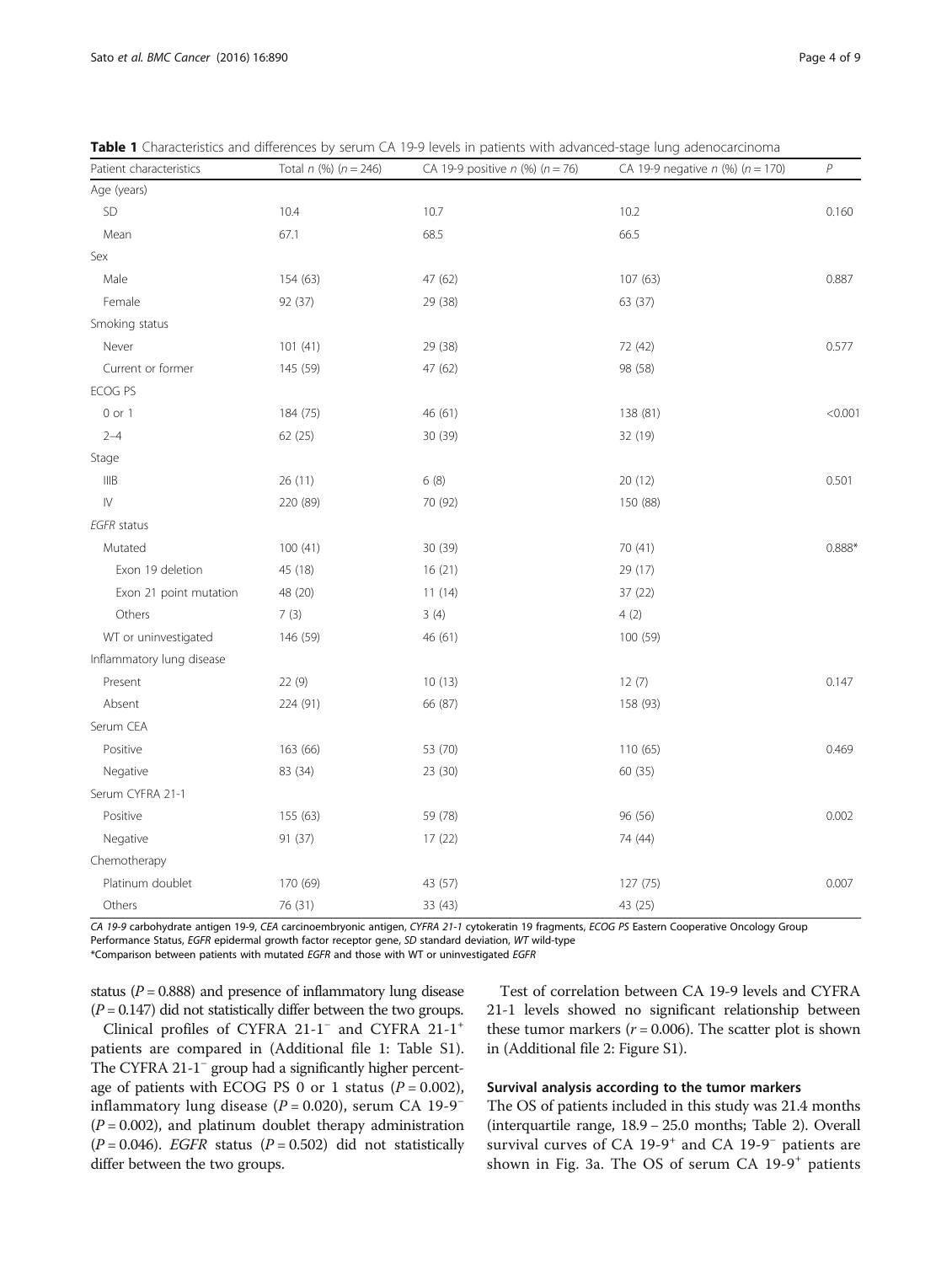| Characteristics      | Patients   | OS       | Univariate analysis<br>$\overline{P}$ | Multivariate analysis  |                |
|----------------------|------------|----------|---------------------------------------|------------------------|----------------|
|                      | $n \ (\%)$ | (months) |                                       | HR (95 % CI)           | $\overline{P}$ |
| Age (years)          |            |          |                                       |                        |                |
| $\geq 75$            | 62 (25)    | 15.1     | 0.005                                 | 1.35 (0.90-1.99)       | 0.150          |
| < 75                 | 184 (75)   | 24.2     |                                       | Reference              |                |
| Sex                  |            |          |                                       |                        |                |
| Male                 | 154(63)    | 19.1     | 0.279                                 | 1.30 (0.87-1.97)       | 0.204          |
| Female               | 92 (37)    | 26.2     |                                       | Reference              |                |
| Smoking status       |            |          |                                       |                        |                |
| Never                | 101(41)    | 23.8     | 0.742                                 | $0.91(0.64 - 1.36)$    | 0.636          |
| Current or former    | 145 (59)   | 19.3     |                                       | Reference              |                |
| ECOG PS              |            |          |                                       |                        |                |
| 0 or 1               | 184 (75)   | 26.5     | < 0.001                               | $0.42(0.29 - 0.62)$    | < 0.001        |
| $2 - 4$              | 62(25)     | 8.8      |                                       | Reference              |                |
| <b>EGFR</b> status   |            |          |                                       |                        |                |
| Mutated              | 100(41)    | 31.1     | 0.001                                 | $0.41(0.29 - 0.57)$    | < 0.001        |
| WT or uninvestigated | 146 (59)   | 16.9     |                                       | Reference              |                |
| Stage                |            |          |                                       |                        |                |
| IIIB                 | 26(11)     | 43.9     | 0.016                                 | $0.38(0.21 - 0.64)$    | < 0.001        |
| ${\sf IV}$           | 220 (89)   | 20.2     |                                       | Reference              |                |
| Serum CEA            |            |          |                                       |                        |                |
| Negative             | 83 (34)    | 20.4     | 0.985                                 | $0.79(0.56 - 1.11)$    | 0.180          |
| Positive             | 163 (66)   | 21.8     |                                       | Reference              |                |
| Serum CYFRA 21-1     |            |          |                                       |                        |                |
| Negative             | 91 (37)    | 31.8     | < 0.001                               | $0.47$ (0.32-0.66)     | < 0.001        |
| Positive             | 155 (63)   | 16.9     |                                       | Reference              |                |
| Serum CA 19-9        |            |          |                                       |                        |                |
| Negative             | 170 (69)   | 26.2     | < 0.001                               | $0.60$ $(0.43 - 0.85)$ | 0.005          |
| Positive             | 76 (31)    | 12.5     |                                       | Reference              |                |
| Chemotherapy         |            |          |                                       |                        |                |
| Platinum doublet     | 170 (69)   | 25.0     | < 0.001                               | $0.64$ (0.42-0.97)     | 0.034          |
| Others               | 76 (31)    | 14.2     |                                       | Reference              |                |

<span id="page-4-0"></span>Table 2 Analysis of overall survival time by clinical factors

CA 19-9 carbohydrate antigen 19-9, CEA carcinoembryonic antigen, CI confidence interval, CYFRA 21-1 cytokeratin 19 fragments, ECOG PS Eastern Cooperative Oncology Group Performance Status, EGFR epidermal growth factor receptor gene, WT wild-type, HR hazard ratio, OS overall survival

(n = 170, 69 %) was 12.5 months (95 % CI [CI]: 9.7 − 16.9 months); that of serum CA 19-9<sup>-</sup> patients ( $n = 76$ , 31 %) was 26.2 months (CI: 21.8 − 28.8 months; P < 0.001). The OS of serum CYFRA 21-1<sup>+</sup> patients ( $n = 155, 63$  %) was 16.9 months (CI: 12.6 − 19.7 months), and that of serum CYFRA 21-1<sup>-</sup> patients ( $n = 91$ , 37 %) was 31.8 months (CI: 26.2 − 43.9 months; P < 0.001).

#### Multivariate analysis of overall survival time

Cox's multivariate regression analysis of the influence of clinical characteristics on survival outcomes indicated that ECOG PS 0 or 1 (HR: 0.42, CI: 0.29 − 0.62, P < 0.001), mutated EGFR status (HR: 0.41, CI: 0.29 − 0.57, P < 0.001),

stage IIIB (HR: 0.38, CI: 0.21 − 0.64, P < 0.001), serum CYFRA 21-1<sup>−</sup> (HR: 0.47, CI: 0.32 − 0.66, P < 0.001), serum CA 19-9<sup>-</sup> (HR: 0.60, CI: 0.43 – 0.85,  $P = 0.005$ ), and administration of platinum doublet therapy (HR: 0.64, CI:  $0.42 - 0.97$ ,  $P = 0.034$ ) independently predicted longer OS. To clarify the relationships of chemotherapy regimens to OS, we analyzed the platinum doublet subcohorts with regard to OS; we found that CA 19-9<sup>−</sup> independently predicted longer OS (HR: 0.54, CI:0.35 − 0.84, P = 0.007).

# OS by combined serum levels of CA 19-9 and CYFRA 21-1

We initially divided the patients into 4 groups by serum CA 19-9 and CYFRA 21-1 level: (a) both CA 19-9+ and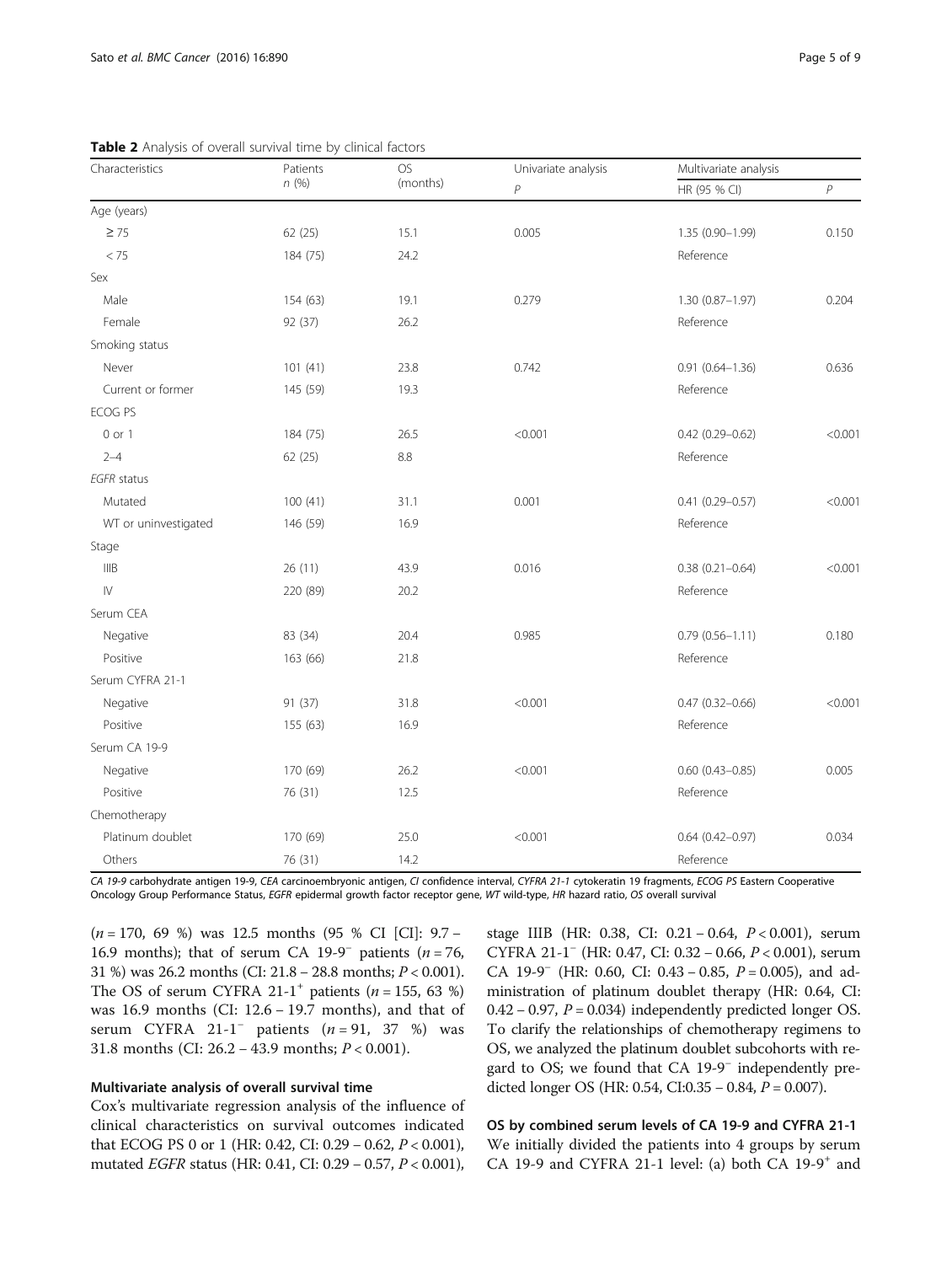<span id="page-5-0"></span>

CYFRA 21-1+ (59 patients, 24 %; median survival time [MST]: 10.0 months [CI: 8.8 – 13.4 months]), (b) CA 19-9<sup>+</sup> and CYFRA 21-1<sup>−</sup> (17 patients, 7 %; MST: 26.7 months [CI: 12.5 − \* months]), (c) CA 19-9<sup>−</sup> and CYFRA 21-1+ (96 patients, 39 %; MST: 22.5 months [CI: 16.9 − 26.6 months]), and (d) both CA 19-9<sup>−</sup> and CYFRA 21-1<sup>−</sup> (74 patients, 30 %; MST: 31.8 months [CI: 25.0 − 58.5 months]). Although the MSTs of (a) and (b)  $(P = 0.001)$  and that of (c) and (d)  $(P = 0.003)$  differed statistically, the difference between the two single-positive groups, (b) and (c), was not significant ( $P = 0.14$ ). Therefore, we combined groups (b) and (c) into one single positive group. We also defined group (a) as double positive and group (d) as double negative (Fig. [2](#page-2-0)). Survival curves for these 3 groups are shown in Fig. 3b. Their MSTs were double positive: 10.0 months (CI: 8.8 − 13.4 months); single positive: 23.2 months (CI: 19.3 − 26.7 months); and double negative: 31.8 months (CI: 25.0 – 58.5 months;  $P < 0.001$ ).

Pathological findings and recurrence-free survival analysis We pathologically evaluated 116 consecutive surgically resected specimens from patients with clinical stage I lung adenocarcinoma. Of those, 54 (47 %) were CA 19-9<sup>+</sup> . Relationships between CA 19-9 expression and patients' clinicopathological characteristics are summarized in Table [3.](#page-6-0) Comparison of clinical profiles of CA 19-9<sup>+</sup> and CA 19-9<sup>-</sup> patients showed the CA 19-9<sup>+</sup> group to include significantly higher proportions of patients with vessel invasion ( $P = 0.032$ ), pleural invasion  $(P = 0.023)$ , cancer invasive factors  $(P = 0.005)$  and positive PAS stain ( $P = 0.001$ ). CA 19-9<sup>+</sup> patients had significantly shorter recurrence-free survival than CA 19-9<sup>-</sup> patients ( $P = 0.030$ ). The Kaplan-Meier curve is shown in Fig. [4](#page-7-0). We also investigated the association between EGFR status and survival in the 116 patients with stage I lung adenocarcinoma; for whom 110 (95 %) had EGFR mutation analyses available, which showed 61 (53 %) to have EGFR mutations. Log-lank

analysis revealed that EGFR status had no prognostic effect on recurrence-free survival  $(P = 0.569)$ , or OS  $(P = 0.171)$ .

#### **Discussion**

In the present study, we showed that both serum CA 19-9 and CYFRA 21-1 were independent prognostic markers in ALAD patients, and their combined use improves prognostic accuracy.

We have shown serum CA 19-9 to be an independent predictive factor for OS, according to multivariate analysis of possible prognostic factors that included serum CYFRA 21-1. To the best of our knowledge, this is the first report to show the correlation between positive CA 19-9 levels and shorter OS in patients with ALAD, although this correlation has been reported in adenocarcinomas of other organs such as pancreas, colon, and stomach [\[8](#page-8-0)–[15\]](#page-8-0). The consistency of this pattern among adenocarcinomas of different organs implies that serum CA 19-9 might be a prognostic marker in all kinds of adenocarcinoma.

The major advantage of CA 19-9 is that it can be measured quickly at low cost. Additionally, CA 19-9 is a standard biomarker for gastrointestinal cancers, such as pancreatic, colon, and gastric cancers. Therefore we speculate that its application to lung cancer would be relatively easy.

Our results also showed that 31 % of ALAD patients had positive serum CA 19-9. We believe that this positive rate is common in patients with ALAD, although it was much lower than in studies of patients with advanced pancreatic adenocarcinoma (for which CA 19-9 is a prognostic marker), who were reportedly 50 % − 84 % positive [[8, 10, 30](#page-8-0)].

The combined use of CA 19-9 and CYFRA 21-1 offers more accurate prognoses in patients with lung adenocarcinoma. In our study, as patients who were either CA  $19-9$ <sup>+</sup> or CYFRA 21-1<sup>+</sup> did not significantly differ in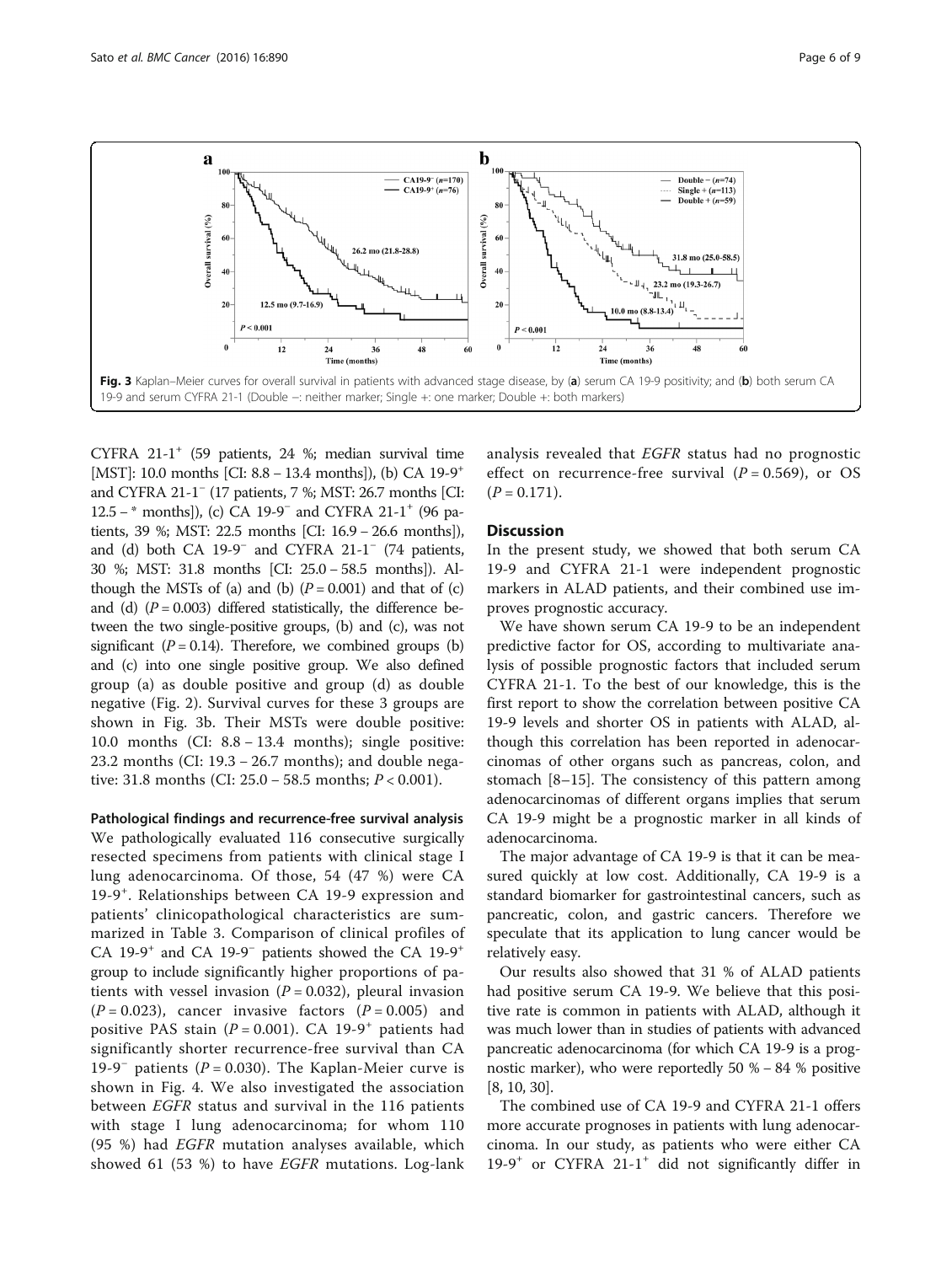| Patient characteristics | CA 19-9 positive $n$ (%) ( $n = 54$ ) | CA 19-9 negative $n$ (%) ( $n = 62$ ) | $\boldsymbol{P}$ |
|-------------------------|---------------------------------------|---------------------------------------|------------------|
| Age (years)             |                                       |                                       |                  |
| SD                      | 9.1                                   | 8.3                                   | 0.028            |
| Mean                    | 69.2                                  | 65.6                                  |                  |
| Sex                     |                                       |                                       |                  |
| Male                    | 29 (54)                               | 30 (48)                               | 0.582            |
| Female                  | 25 (46)                               | 32 (52)                               |                  |
| Smoking status          |                                       |                                       |                  |
| Never                   | 30 (56)                               | 32 (52)                               | 0.712            |
| Current or former       | 24 (44)                               | 30 (48)                               |                  |
| Vessel invasion         |                                       |                                       |                  |
| Absent                  | 39 (72)                               | 55 (89)                               | 0.032            |
| Present                 | 15 (28)                               | 7(11)                                 |                  |
| Pleural invasion        |                                       |                                       |                  |
| Absent                  | 41 (76)                               | 57 (92)                               | 0.023            |
| Present                 | 13 (24)                               | 5(8)                                  |                  |
| p-N status              |                                       |                                       |                  |
| No metastasis           | 47 (87)                               | 59 (95)                               | 0.184            |
| Metastasis              | 7(13)                                 | 3(5)                                  |                  |
| Cancer invasive factor  |                                       |                                       |                  |
| Negative                | 29 (54)                               | 49 (79)                               | 0.005            |
| Positive                | 25 (46)                               | 13(21)                                |                  |
| c-Stage <sup>a</sup>    |                                       |                                       |                  |
| IA                      | 44 (81)                               | 50 (81)                               | 1.000            |
| B                       | 10(19)                                | 12 (19)                               |                  |
| p-Stageb                |                                       |                                       |                  |
|                         | 45 (83)                               | 59 (95)                               | 0.063            |
| $  /   $                | 9(17)                                 | 3(5)                                  |                  |
| PAS stain               |                                       |                                       |                  |
| Negative                | 32 (59)                               | 54 (87)                               | 0.001            |
| Positive                | 22 (41)                               | 8(13)                                 |                  |

<span id="page-6-0"></span>Table 3 Relationships between serum CA 19-9 and clinicopathological factors in clinical stage I lung adenocarcinoma patients

CA 19-9 carbohydrate antigen 19-9, PAS periodic acid-Schiff stain, SD standard deviation a Clinical stage; b Pathological stage

survival, we regarded them as one group (single positive patients). Consequently, we divided patients into three groups as well; 24 % double positive (CA 19-9+ /CYFRA 21-1<sup>+</sup> ), 46 % single positive (either CA 19-9<sup>+</sup> or CYFRA 21-1<sup>+</sup> ), and 30 % double negative (CA 19-9<sup>−</sup> /CYFRA 21-1<sup>−</sup> ). Survival curves for these 3 groups revealed significant relationships between these tumor markers and prognosis (Fig. [3b](#page-5-0)).

The precise reason for high CA 19-9 levels is unclear. However, large studies have shown that healthy volunteers did not have high serum CA 19-9 levels [\[31](#page-8-0), [32](#page-8-0)]. High CA 19-9 elevation has been reported in some chronic inflammatory lung diseases, such as intestinal pneumonia, NTM infection, bronchiectasis, and diffuse

panbronchiolitis [\[33\]](#page-8-0). In the present study, CA 19-9 positivity and presence of inflammatory disease showed no correlation  $(P = 0.147)$ ; thus inflammatory disease did not cause CA 19-9 elevation. In addition, our pathological analysis demonstrated that the lung cancer cells generated CA 19-9. Therefore, we speculated the elevated serum CA 19-9 was associated with the CA 19-9 generated by cancer cells.

Although CA 19-9 expression is also related to unfavorable prognosis in some kinds of cancer, why high CA 19-9 predict shorter OS is not understood [\[34](#page-8-0), [35\]](#page-8-0). We therefore investigated the relationship between CA 19-9 IHC positivity and pathological findings in patients with stage I lung adenocarcinoma. We analyzed the presence of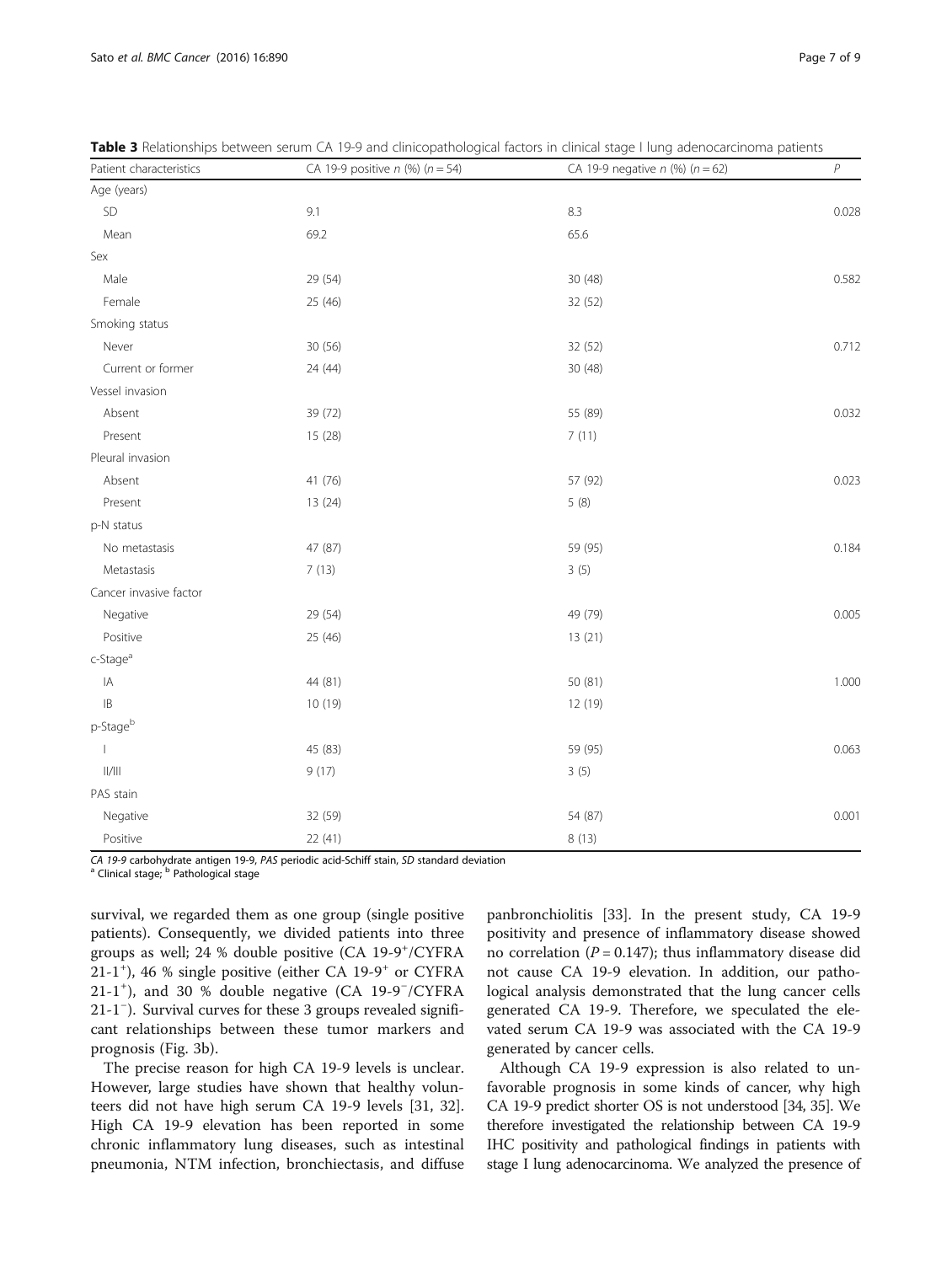<span id="page-7-0"></span>

cancer invasive factors (vessel and pleural invasion) and mucin production, which were reportedly associated with highly malignant features such as shorter recurrence-free survival and OS in lung adenocarcinoma patients [[24](#page-8-0), [29](#page-8-0), [36\]](#page-8-0). In our pathological analysis of clinical stage I patients, CA 19-9 positive lung adenocarcinoma had more histologically malignant features  $(P = 0.005)$  and shorter recurrence-free survival  $(P = 0.030)$  than CA 19-9 negative lung adenocarcinoma (Fig. 4). These findings indicate that CA 19-9 positive lung adenocarcinoma is highly malignant. We speculate that these malignant features caused the elevated serum CA 19-9, as cancer cell invasion to the blood could cause the elevated serum tumor markers.

Our findings are of special interest, but there were some limitations to this study. First, as this study was conducted in a single institute, it included limited number of patients. Second, a considerable number of patients were excluded from this analysis due to missing tumor marker data before their initial therapy, because measurement of tumor markers was at the discretion of the attending physician. Third, subject selection in this study was confined to Japanese patients, and racial differences may need to be considered in the interpretation of this study. Fourth, we did not examine Lewis antigen status [[37](#page-8-0)]. Patients who are Lewis antigen-negative cannot synthesize CA 19-9, and therefore present as falsely negative [\[38\]](#page-8-0). However, as they comprise only 5–7 % of the general population, we assume that it did not affect the results [\[39](#page-8-0)].

#### Conclusions

In conclusion, our study showed serum CA 19-9 to be an independent prognostic indicator in patients with ALAD, and combined use of CA 19-9 and CYFRA 21-1 to provide more accurate prognostic information.

### Additional files

[Additional file 1: Table S1.](dx.doi.org/10.1186/s12885-016-2897-6) Characteristics and differences by serum CYFRA 21-1 levels in patients with advanced-stage lung adenocarcinoma. (DOCX 24 kb)

[Additional file 2: Figure S1.](dx.doi.org/10.1186/s12885-016-2897-6) Scatter-plot of serum CA 19-9 and CYFRA 21-1 levels. (JPG 394 kb)

#### Abbreviations

ALAD: Advanced lung adenocarcinoma; CA 19-9: Carbohydrate antigen 19-9; CEA: Carcinoembryonic antigen; CI: Confidence interval; CLEIA: Chemiluminescent enzyme immunoassay; CYFRA 21-1: Cytokeratin 19 fragments; ECOG PS: Eastern Cooperative Oncology Group Performance Status; EGFR: Epidermal growth factor receptor gene; HR: Hazard ratio; IHC: Immunohistochemical; MST: Median survival time; NSE: Neuron-specific enolase; NTM: Non-tuberculous mycobacteriosis; OS: Overall survival; PAS: Periodic acid Schiff; SD: Standard deviation; TNM: Tumor, node, metastasis; ULN: Upper limit of normal

#### Acknowledgements

The authors would like to thank Keiko Sakuragawa (Department of Respiratory Medicine, Kobe City Medical Center General Hospital, Kobe, Japan) for her administrative assistance and Syuji Imoto (Department of Pathology, Kobe City Medical Center General Hospital, Kobe, Japan) for pathological analysis.

#### Funding

The authors received no financial support for present work.

#### Availability of data and materials

The data that support the findings of this study are available from the corresponding author upon reasonable request.

#### Authors' contributions

YS contributed to the drafting of this manuscript and data collection. DF is the guarantor of the paper, taking responsibility for the integrity of the work as a whole, from inception to the published article. KU and YI carried out the pathological analysis. RS contributed to the study design and statistical analysis. JI, MK, ST, RK, KN, AN, KO, HH, YT, and KT contributed to analysis of the data and interpretation of the findings. All authors have read and approved of the submission of the final manuscript.

#### Competing interests

The authors declare that they have no competing interests.

#### Consent for publication

Not applicable.

#### Ethics approval and consent to participate

This study was conducted with the approval of the Kobe City Medical Center General Hospital Ethics Committee (No. 15053). All tumor specimens enrolled in the pathological analysis were obtained with informed consent (or formal waiver of consent) with approval by our Ethics Committee. The informed consent was waived from individual participants enrolled in the retrospective study part.

#### Author details

<sup>1</sup>Department of Respiratory Medicine, Kobe City Medical Center, General Hospital, 2-1-1 Minatojima-minamimachi, Chuo-ku, Kobe 650-0047, Japan. <sup>2</sup>Department of Pathology, Kobe City Medical Center, General Hospital, 2-1-1 Minatojima-minamimachi, Chuo-ku, Kobe 650-0047, Japan. <sup>3</sup>Department of Thoracic Surgery, Kobe City Medical Center, General Hospital, 2-1-1 Minatojima-minamimachi, Chuo-ku, Kobe 650-0047, Japan.

#### Received: 9 November 2015 Accepted: 30 October 2016 Published online: 14 November 2016

#### References

- Siegel RL, Miller KD, Jemal A. Cancer statistics, 2015. CA Cancer J Clin. 2015;65(1):5–29.
- 2. Malvezzi M, Bertuccio P, Rosso T, Rota M, Levi F, La Vecchia C, Negri E. European cancer mortality predictions for the year 2015: does lung cancer have the highest death rate in EU women? Ann Oncol. 2015;26(4):779–86.